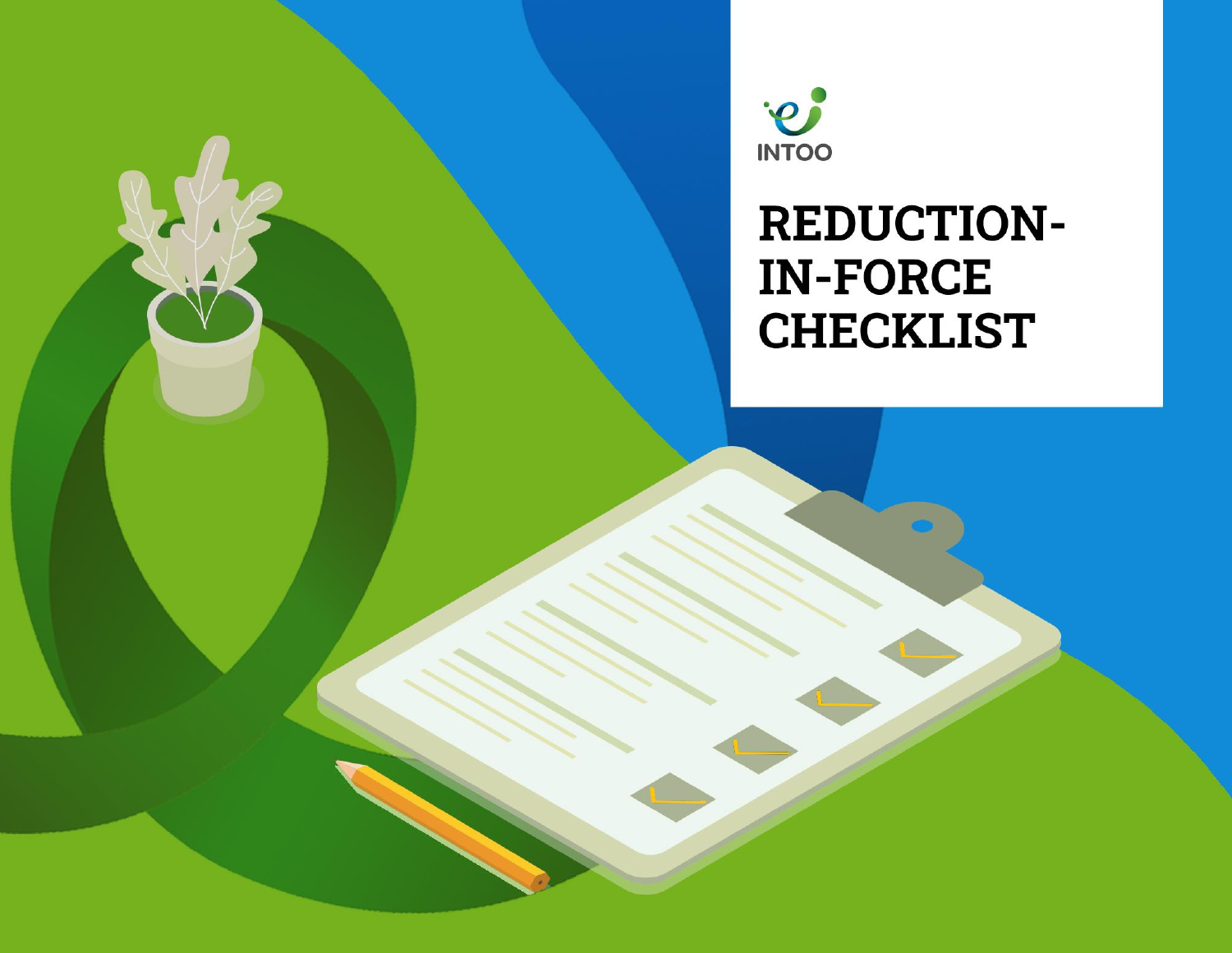### START HERE

# Legal and practical issues to consider with a reduction in force

The following is a checklist of legal and practical issues to be reviewed in connection with a reduction in force. Not all of these items will necessarily apply to your situation, but we suggest them as a starting point.



#### Considerations

- 1. Establish reduction-in-force objectives
- 2. Security and workplace violence
- 3. Layoff selection
- 4. Employment taxes
- 5. Final pay
- 6. Worker Adjustment and Retraining Notification Act (WARN Act) compliance
- 7. Reduction-in-force implementation team
- 8. Severance payments
- 9. Communication
- 10. Employment records
- 11. Employment termination agreement
- 12. Relocation
- 13. Bargaining with the union
- 14. Pending or possible legal claims
- 15. Non-union contracts
- 16. Fringe benefits
- 17. Immigration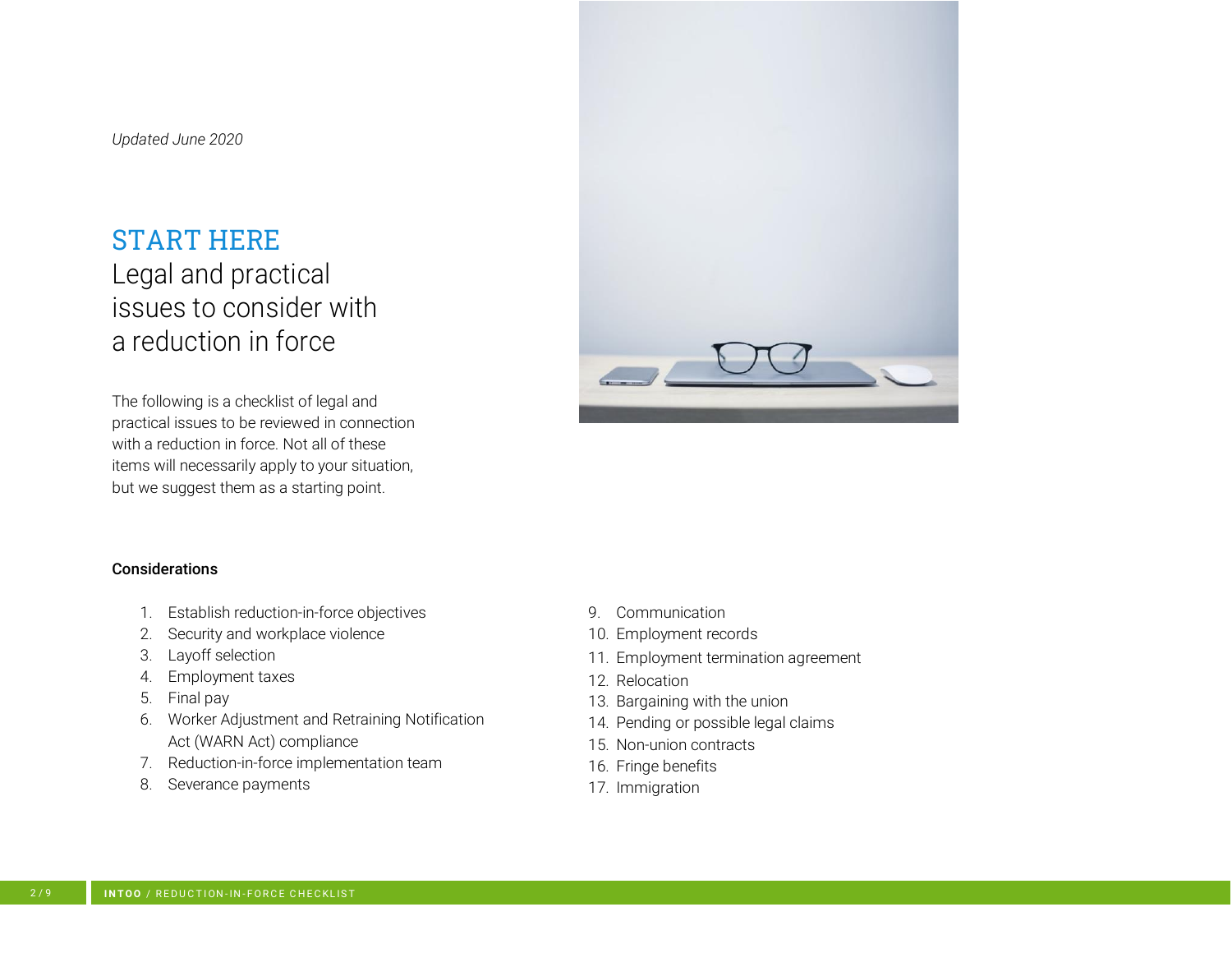# Establish reduction-in-force objectives

- □ Assign the team responsible for decision-making. The team should consist of representatives from upper management, human resources, financial, and legal, business managers, and heads of affected departments.
- $\Box$  What is the business reason for the reduction-in-force (e.g., cost savings)? The team above should be included, excluding legal.
- $\square$  Consider other possible alternatives to achieve the same objective with less disruption to the workforce.
- $\Box$  How many/which positions will be affected? Percentage of the total workforce and facility workforce?
- $\Box$  How many/which locations will be affected?
- $\square$  When will layoffs occur? (e.g., establisha schedule if layoffs will occur over a period of time)
- □ When will employees be informed?
- $\square$  If a facility will close, will a reduced team be retained to shut down the facility/operation? How many? Which positions? Who? For how long?
- $\square$  Is there a need for a freeze on hiring, promotions, and pay increases? If so, are checks/balances in place so that high level approval is required for exceptions?
- $\Box$  Identify essential departments or positions that are needed until the site closes, e.g., HR, plant manager.
- □ Will temporary workers be needed if employees, after being informed of layoff or closure, begin quitting in numbers so that the site cannot operate or close down efficiently?

# Security and workplace violence

- $\square$  Ensure company property and network are secure during and following a layoff.
- $\square$  Consider the need for additional security personnel both during and following a layoff.
- $\square$  Evaluate the need for on-site employee assistance program (EAP) help for laid off and retained employees.

#### Layoff selection

- $\square$  Establish the criteria to be used in determining which positions are affected.
- $\square$  Establish the criteria for selection of employees. For example, performance/job functions/location/tenure, etc.
- $\Box$  Give selection criteria to selection team.
- $\square$  Consider disparate impact upon employees in protected categories to avoid claims of age, race, etc., discrimination and to comply with U.S. Equal Employment Opportunity Commission (EEOC) regulations. Leave time for statistical analysis, and to obtain justifications for decisions.
- $\square$  Consider whether any bumping or other seniority rights exist under any collective bargaining agreements.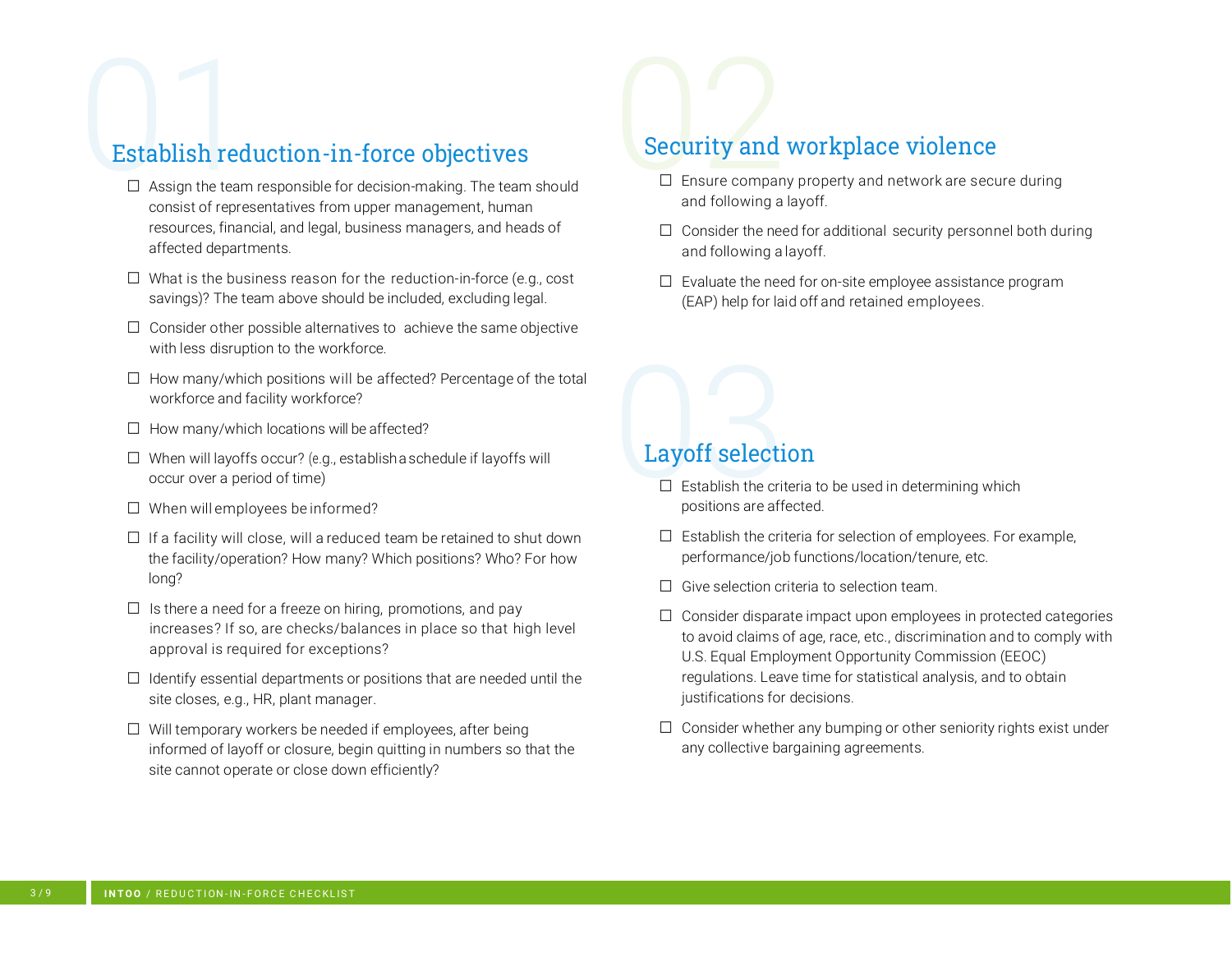### Employment taxes

- $\Box$  What are the state law requirements on payment of employment taxes (unemployment workers' compensation, state income, local wage, etc.) upon facility closure?
- $\Box$  Do any federal or state withholding or other employment taxes have to be paid out of the ordinary course when a facility closes?

### Final pay

- $\Box$  Are there any state law requirements for when employees must receive their final paychecks?
- □ Will any of the affected employees be due commissions or bonuses at time of layoff? If so, when must payment be received per contract, company policy/practice, or state law?
- $\Box$  Are the affected employees entitled to accrued, but unused, holiday/sick/vacation pay under federal or state law, by company policy/ practice, or by virtue of a labor contract or individual agreements?
- $\Box$  Are there any child support/garnishments in effect, and if so, how will the final check be treated?

# Worker Adjustment and Retraining Notification Act (WARN Act) compliance

- □ The U.S. WARN Act requires 60 days' advance notice of plant closing or mass layoff to employees, union representatives, and local government.
- $\Box$  Does the company meet any WARN exceptions (such as unforeseeable business circumstances, temporary project, sale of business, etc.)?
- $\Box$  If no exceptions apply, WARN requires notice for: (I) Plant closing - permanent or temporary shutdown of site, resulting in 50 or more affected employees being laid off in any 30-day period (part-time employees not counted) (and fewer in some states); and (2) Mass layoff - 33% or more (and at least 50) of single site's affected employees being laid off or 500 or more employees being laid off (part-time employees not counted) during any 30-day period. (Part-time employees are those who are either: (l) employed less than six months in the prior 12 month period; or (2) employed for fewer than 20 hours per week, in both cases measured as of 60 days prior to the first of the layoffs.)
- $\square$  There are no federal WARN Act obligations if the layoffs are staged such that fewer than 50 employees (excluding part-time) are terminated at a single site in any 90-day period. Should this option be considered?
- $\Box$  Is there a state WARN Act? If so, what are its requirements?
- $\Box$  Consider paid leave in lieu of the legally required notice if notice is impracticable.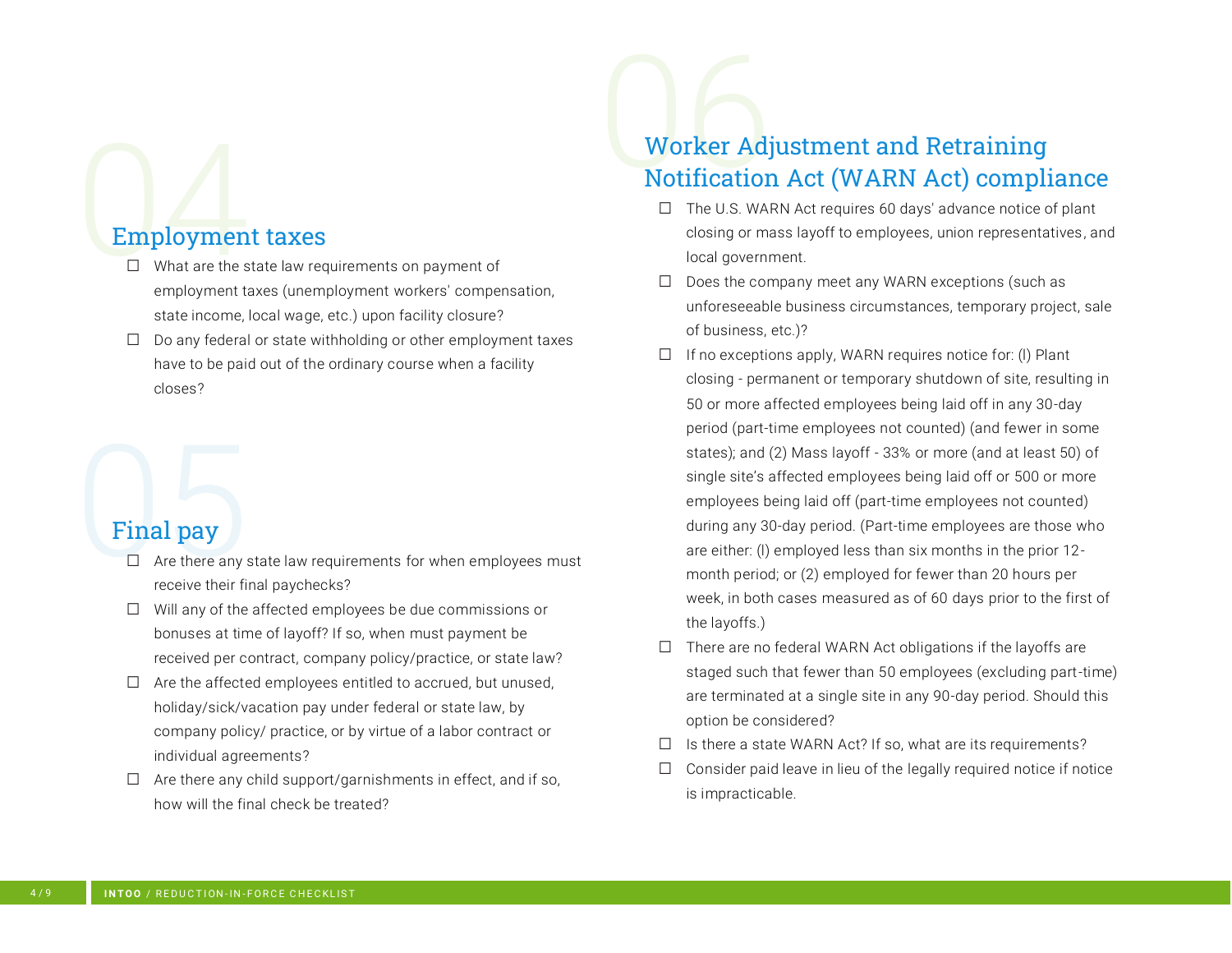# Reduction-in-force implementation team

- $\Box$  Assign the team responsible for implementation. The team should consist of representatives from upper management, human resources, financial, and legal, and business managers.
- □ Prepare implementation schedule.

#### Severance payments

- □ Does the company have any severance pay plan/policies/practices, individual contracts, or labor agreements obligating it to provide severance pay or benefits?
- $\Box$  Does the severance pay plan comply with any applicable provisions of the Employee Retirement Income Security Act of 1974 (ERISA)?
- $\square$  What benefits are required by the severance plan and does the company want to amend it?
- $\Box$  Has the plan been distributed to participants?
- $\Box$  Does any state or federal law obligate the company to provide severance pay or benefits?
- $\Box$  Consider severance packages to employees severance pay, continuation of health benefits, etc.
- $\Box$  Submit information regarding any past practices regarding severance for review, along with the proposed severance structure/format for privileged review to legal team.
- $\Box$  Consider retention bonuses to key employees for continuing to work through and following closure.

 $\Box$  Consider providing incentives for high-performing employees to stay.

#### Communication

- □ Plan for communication to employees.
- $\Box$  Plan for communication to public officials, the media, vendors, suppliers, and other interested third parties.
- $\Box$  Who will serve as the company's spokesperson?
- $\Box$  Should the company engage a public relations consultant?
- $\Box$  Do any applicable state laws require a particular form of termination notice, or otherwise require documentation?

#### Employment records

 $\Box$  Make provisions for the physical transfer of hard copies of employment records (personnel files, medical files, comp. files, time and pay records, etc.) to the home office, if applicable.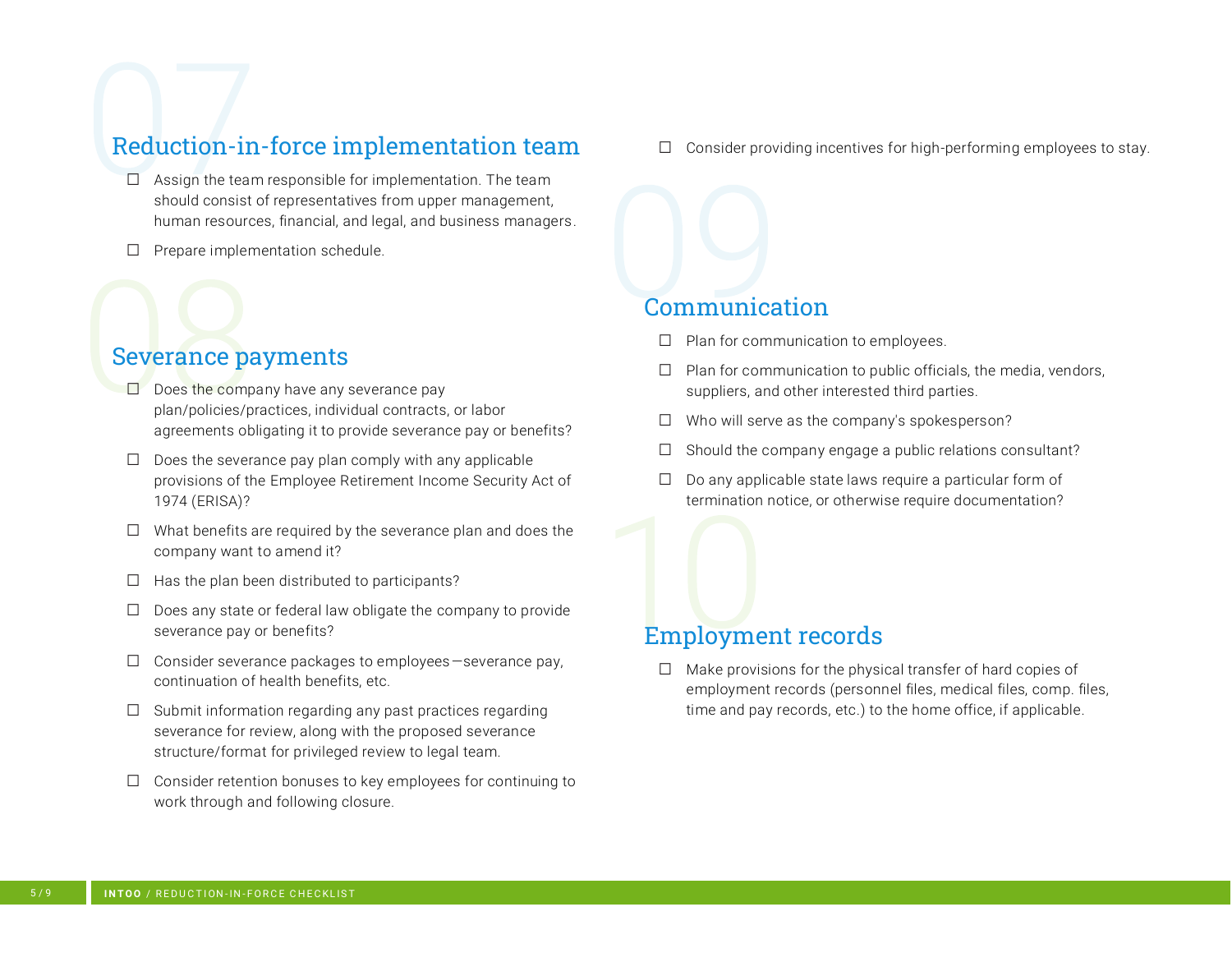# Employment termination agreement

- $\square$  Send your agreement to legal counsel for review before the reduction-in-force.
- $\Box$  Require agreements and legal releases in exchange for severance pay and benefits not required by law, contract, or company policy/practice
- $\Box$  Comply with the Age Discrimination in Employment Act of 1967 (ADEA Act) requirements for valid release of age discrimination claims for workers 40 and over: 45 days to consider agreement and 7 days to revoke (over 40 employees must also be provided with certain information relative to layoff and retention of employees) under federal law. State law requirements may vary.
- $\square$  Determine whether any state-specific language is required to release certain state claims.

### Relocation

- $\square$  Should any key employees be offered relocation packages, such that the company would pay for part or all of their relocation to another facility?
- $\square$  Should any non-key employees be offered the opportunity to transfer to open positions at another facility, whether or not the company pays for any portion of the relocation expenses?

# Bargaining with the union

- □ Are there National Labor Relations Act of 1935 (NLRA) or contractual obligations to bargain with the union over the decision to close or layoff?
- $\Box$  Are there NLRA or contractual obligations to bargain with the union over the effects of the layoff?
- $\Box$  Are there any contractual restrictions in the labor contract to plant closure or layoff?

### Pending or possible legal claims

- $\Box$  Do any of the affected employees have employment agreements with the company that restrict its ability to terminate them or require the payment of severance pay or benefits?
- $\Box$  Do any of the affected employees have any pending claims, or had their claims recently resolved, such as lawsuits, discrimination charges, workers' compensation claims, contract grievances, etc.?
- $\Box$  Does the company anticipate that any of the affected employees are litigious, such that a claim (lawsuit, discrimination charge, etc.) is highly likely?
- $\Box$  Are there any pending investigations by the Occupational Safety and Health Administration (OSHA), Wage-Hour, or other federal or state agencies affecting the facility involved?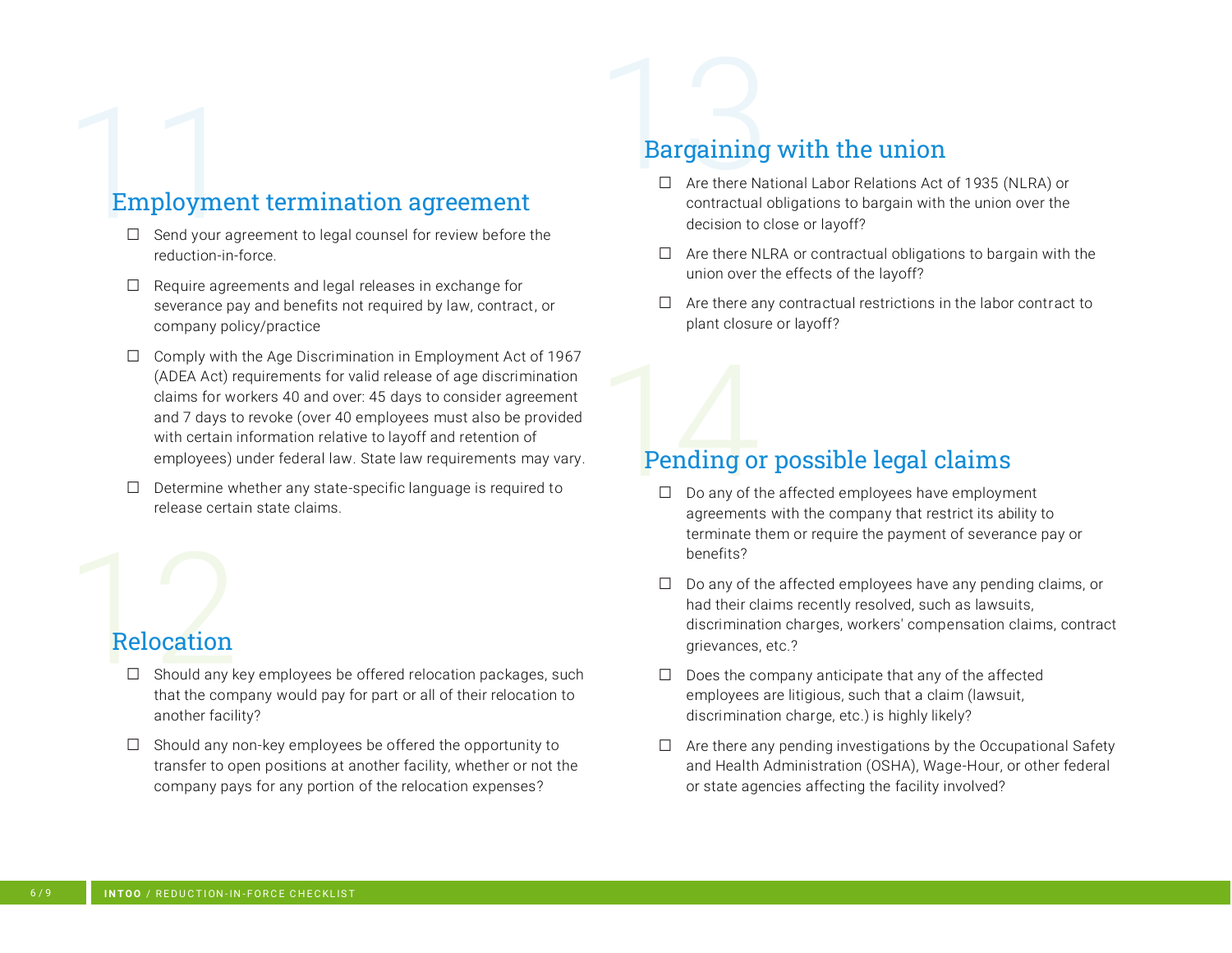#### Non-union contracts

- $\Box$  Are there insurance agreements and/or administrative services agreements (such as with third-party vendors for compensation claims) that must be terminated due to the plant closure? Are there any continuing obligations under those agreements?
- $\Box$  Are there any independent contractor relationships that must be terminated due to the plant closure? Are there any continuing obligations under those contracts?

# **DOWNLOAD OUR ESSENTIAL GUIDE TO OUTPLACEMENT**

for more solutions on how to mitigate the many negative impacts of a layoff

#### Download guide

# Fringe benefits

Pension, profit-sharing, 40l(k), retirement, and similar plans (legal obligations)

- $\Box$  What are the company's obligations relative to terminating contributions and notice of termination (e.g., 2O4(h) notice)?
- $\Box$  What are the company's obligations, if any, concerning continuing funding of the plans?
- $\Box$  Is there any withdrawal liability under the Multi-Employer Pension Plan Amendments Act?
- $\Box$  Do any benefits documents promise "facility shutdown" benefits," which permit employees to take early retirement benefits and/or participate in the welfare plans after the shutdown?
- $\Box$  Will the shutdown cause any plan to suffer a "partial" termination?" A partial termination occurs when a sizeable number of employees are removed from plan participation, which causes the terminating participants to become fully vested in the plan. There is no hard-and-fast rule for when an employer triggers a partial termination, but a rule of thumb is a 20% reduction in the number of active plan participants within a plan year. (It has an effect on participants whose employment terminates during the plan year.)
- $\Box$  Do you need to amend the plans?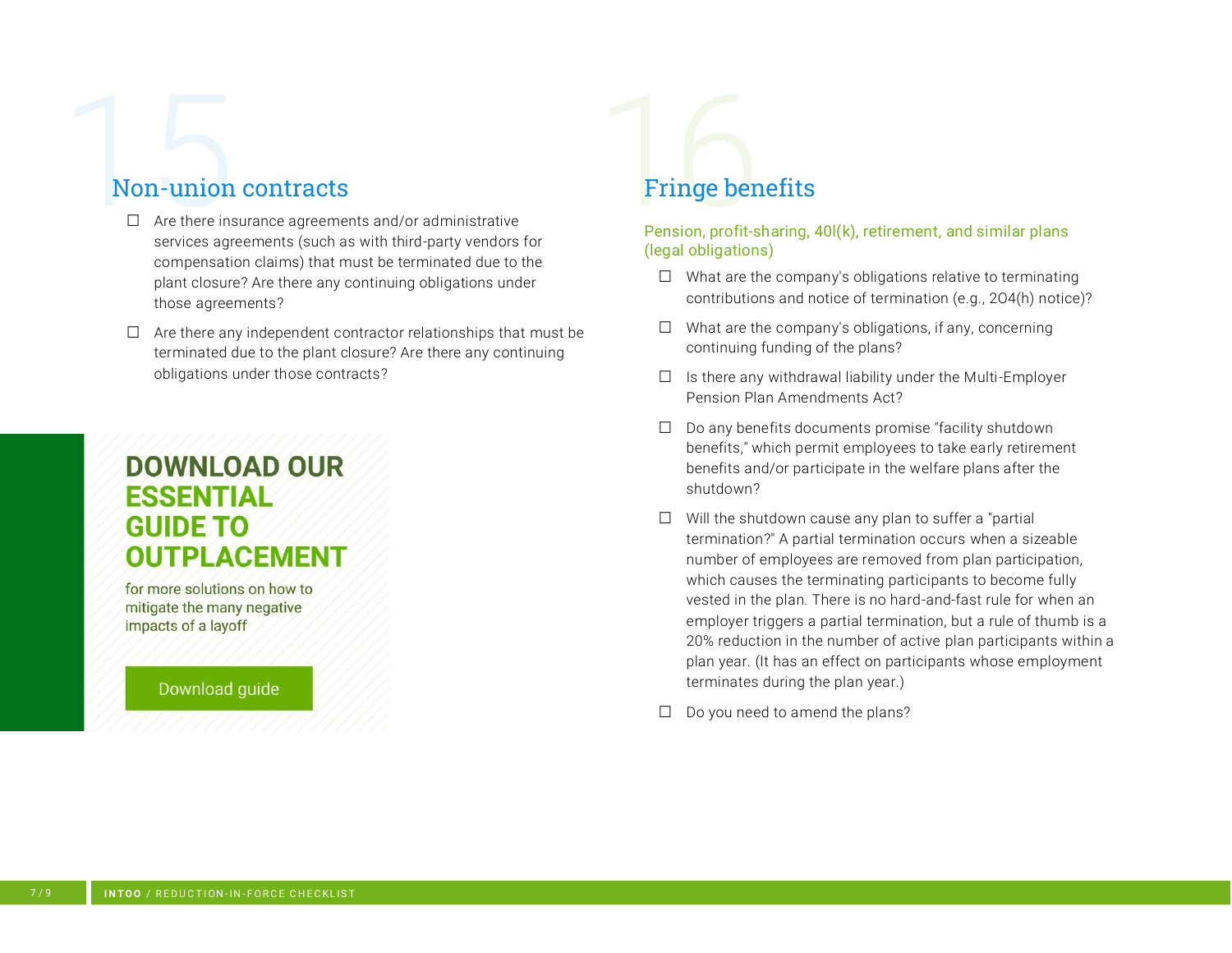# Fringe benefits *(continued)*

#### Determine benefits to be offered (voluntary, as part of severance packages and in addition to severance pay)

- □ Should there be a Voluntary Early Retirement Plan? If so, does the company have time to implement it? (45 days to consider decision to participate, 45 days to consider release, 7 days to revoke the release).
- $\Box$  If there is a voluntary plan, notify employees and provide talking points to supervisors that:
	- the package is voluntary
	- there are clear consequences to accepting/rejecting the package
	- employees should not be told to volunteer, and employees' choice should be free of fraud and undue influence
	- employees have an opportunity to reject the package or revoke the package after accepting
	- employees have a reasonable amount of time to consult his/her family, financial advisor, and/or attorney
	- if applicable, employees should be forewarned particularly that they will be laid off if they do not accept the plan or that there could be some layoffs or shifting of positions within the company if a certain number of people do not participate.
- $\Box$  Should there be a continuation of certain benefits paid for by the company, such as health coverage?
- $\square$  Should the company offer outplacement services to support laid off employees in their career transition?
- $\Box$  Should the company allow employees to retain a company vehicle, laptop, cell phone, etc.?

#### Group health insurance continuation (legal obligations)

- □ Provide Consolidated Omnibus Budget Reconciliation Act of 1985 (COBRA) benefits.
- □ Have COBRA election forms been sent for all COBRA-eligible benefits (medical, dental, flexible spending account (FSA), EAP, health saving account (HSA), vision)?
- $\Box$  Are there any state laws regarding health insurance continuation requirements?
- □ Notify employees that they may be eligible for subsidies on the health exchanges, making benefits more affordable than what they would receive through COBRA.
- $\Box$  Does the company have an obligation to communicate conversion rights under insured policies such as long-term disability and life?

### Immigration

- $\Box$  Loss of employment may have a significant impact on workers with non-immigrant status (e.g., H-1B, L, E and TN temporary visa categories). Employers have an affirmative duty to notify U.S. Citizenship and Immigration Services (USCIS) of loss of visa status and are required to return holders of H-1B to their country of origin.
- $\square$  Employers also may have obligations to return alien workers to originating country under certain employment or relocation agreements.
- $\square$  Impacted employees with Program Electronic Review Management (PERM) Applications may need to be placed on hold.